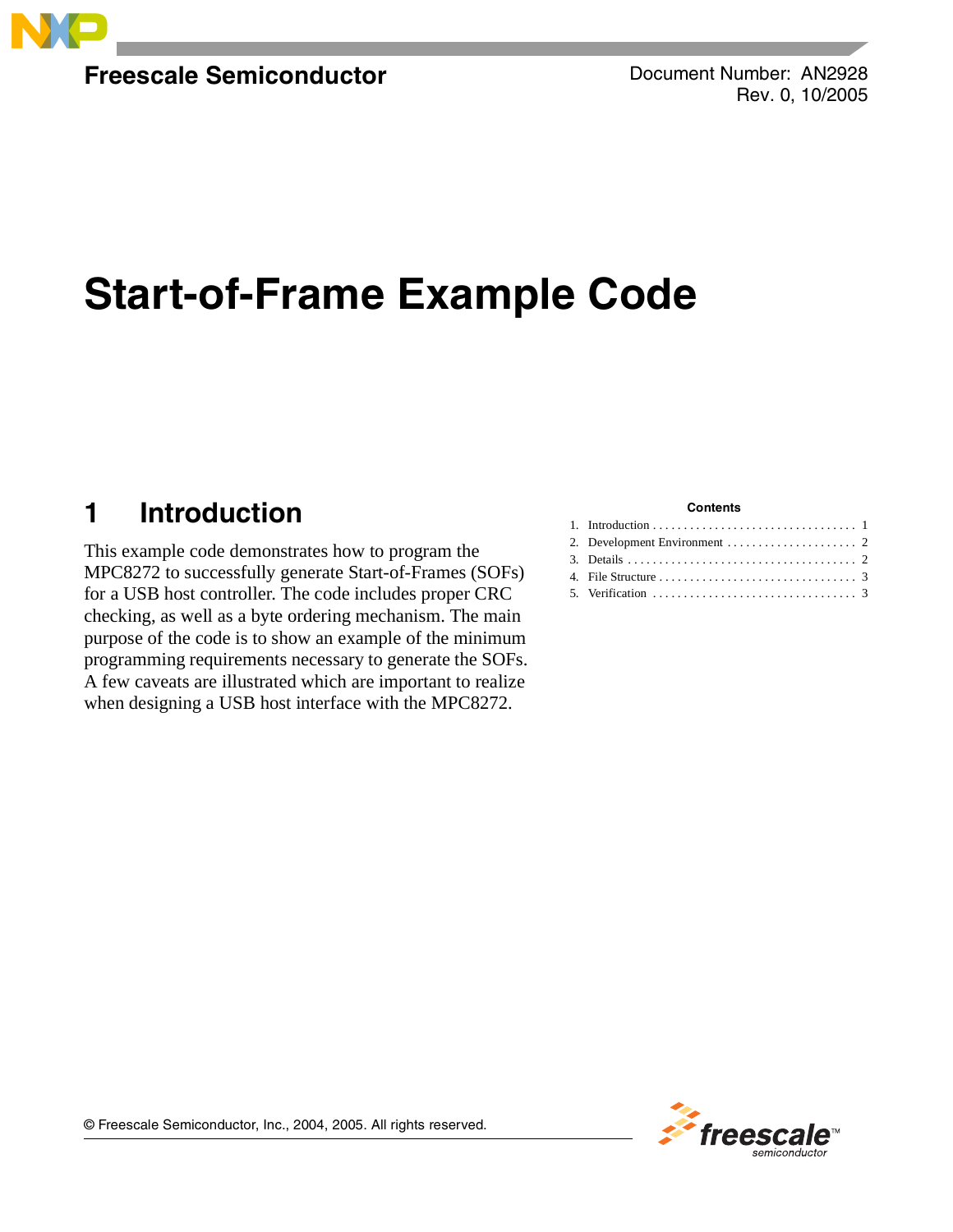

**Development Environment**

# <span id="page-1-0"></span>**2 Development Environment**

The following equipment and settings were used to build the project:

- CodeWarrior™ for PPC version 8.6
- CodeWarrior Ethernet TAP
- Windows XP™
- MPC8272ADS
- MPC8272 processor
- Input clock  $\rightarrow$  100MHz
- $JP8$  -> Host mode
- $SW5 \rightarrow b10100100$
- $SW2 \rightarrow b0010$
- HP1662A Logic Analyzer
- USB 1.1 probe from Future Plus Systems
- MPC850FADS

# <span id="page-1-1"></span>**3 Details**

The MPC8272 is a CPM-based product, which uses microcode to aid in the execution of various protocols. The USB controller also uses microcode to implement the protocol. In this example, the microcode is responsible for forming the Start-of-Frame packet and loading it into the FIFO for transmission. The user is responsible for programming the device to provide a hardware timer which will generate the 1ms time base that the host controller uses for packet transmission. The user is also responsible for generating the correct frame number and its corresponding CRC value, then placing the correct values in the FRAME\_N register.

In this example, the SOF packets were prepared using the USBER[SOF] event register as a software trigger. This particular bit was used because it indicates that a SOF was just received by the controller. The next frame value should be prepared at the beginning of the previous frame reception to provide ample time. At this point, it's important to point out why there's a frame being received in the host controller. The FRAME N register is used in both host and device mode with different functionality. Every time the host controller transmits a frame, the SOF packet is immediately received back on the receive line and placed in the FRAME\_N register. If the CRC is valid for the particular frame, the valid bit will be set. After valid frame transmission, the FRAME\_N register will contain only the frame number.

Another caveat about setting up the controller in host mode is that the MPC8272 is designed such that Endpoint 0 emulates the host's communication pipes. All host transmit and receive data happens over Endpoint 0. Therefore, in order to initialize the host controller, Endpoint 0 has to be initialized and at least one TxBD programmed. For this example, EP0's TxBD was minimally initialized to be the only BD in the ring and have a data length of zero.

The USB parameter RAM requires a certain amount of programming. Besides FRAME\_N, the RSTATE value has to be cleared. Endpoint 0's PRAM also has to be minimally initialized. Clear the TSTATE bits, program the upper 16 bits of the IMMR value into HIMMR and set up TBASE are the main points.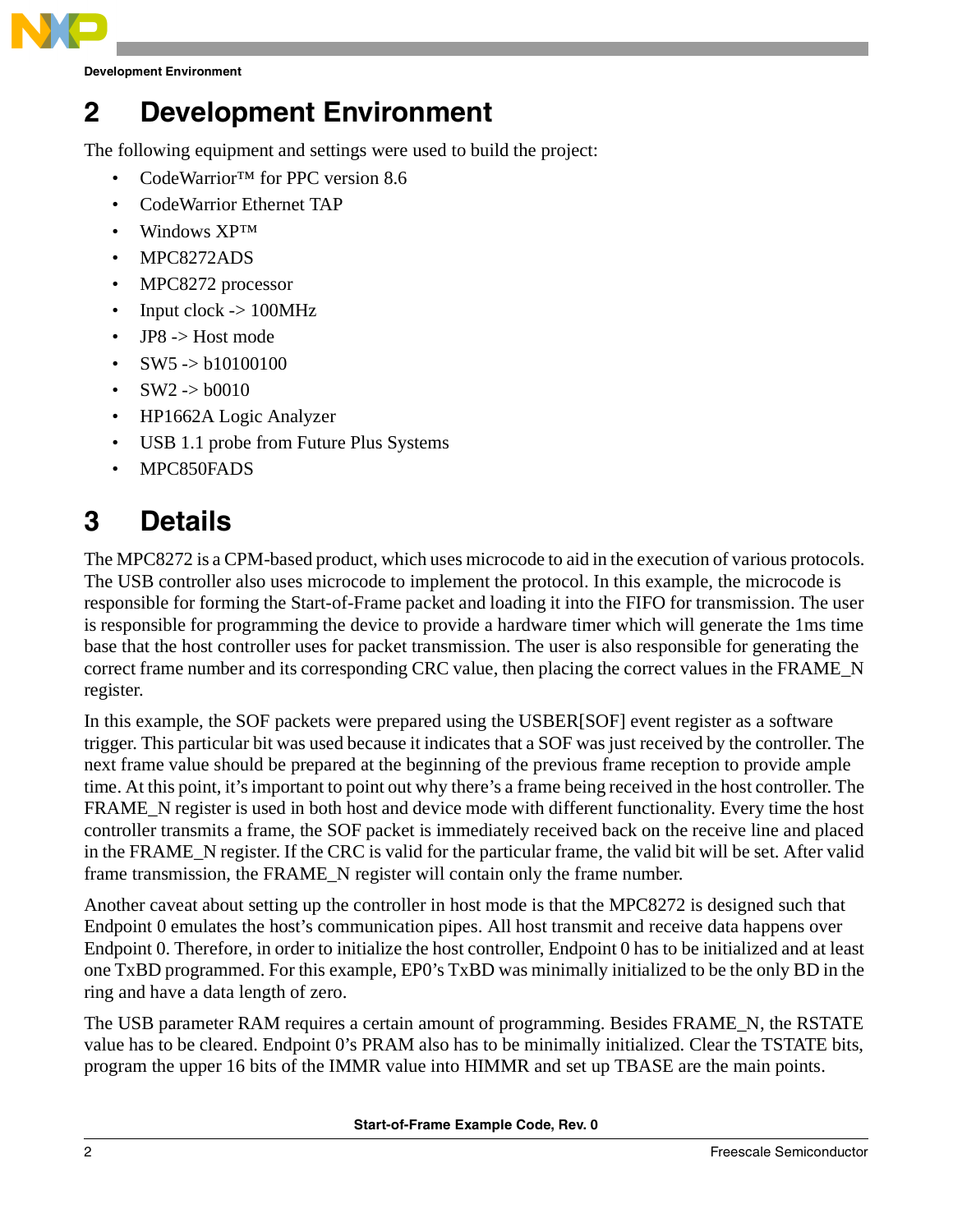

# <span id="page-2-0"></span>**4 File Structure**

| Main files:    |                                          |
|----------------|------------------------------------------|
| mpc $8272.h$   | Updated header file for MPC8272          |
| main.c         | Complete file for generating SOFs & CRCs |
| PQ27e_init.cfg | Generic Metrowerks configuration file    |

### <span id="page-2-1"></span>**5 Verification**

The code was verified using the HP1662A logic analyzer. The MPC8272ADS was connected upstream to the probe and the probe's Mictors were connected to the logic analyzer. On the downstream side of the probe, an MPC850FADS was used to provide the host with at least one device on the bus. This removes the reset signaling from the analyzer capture and provides a cleaner output. Numerous tests show the SOFs incrementing correctly and that the correct CRC value is being decoded by the analyzer.